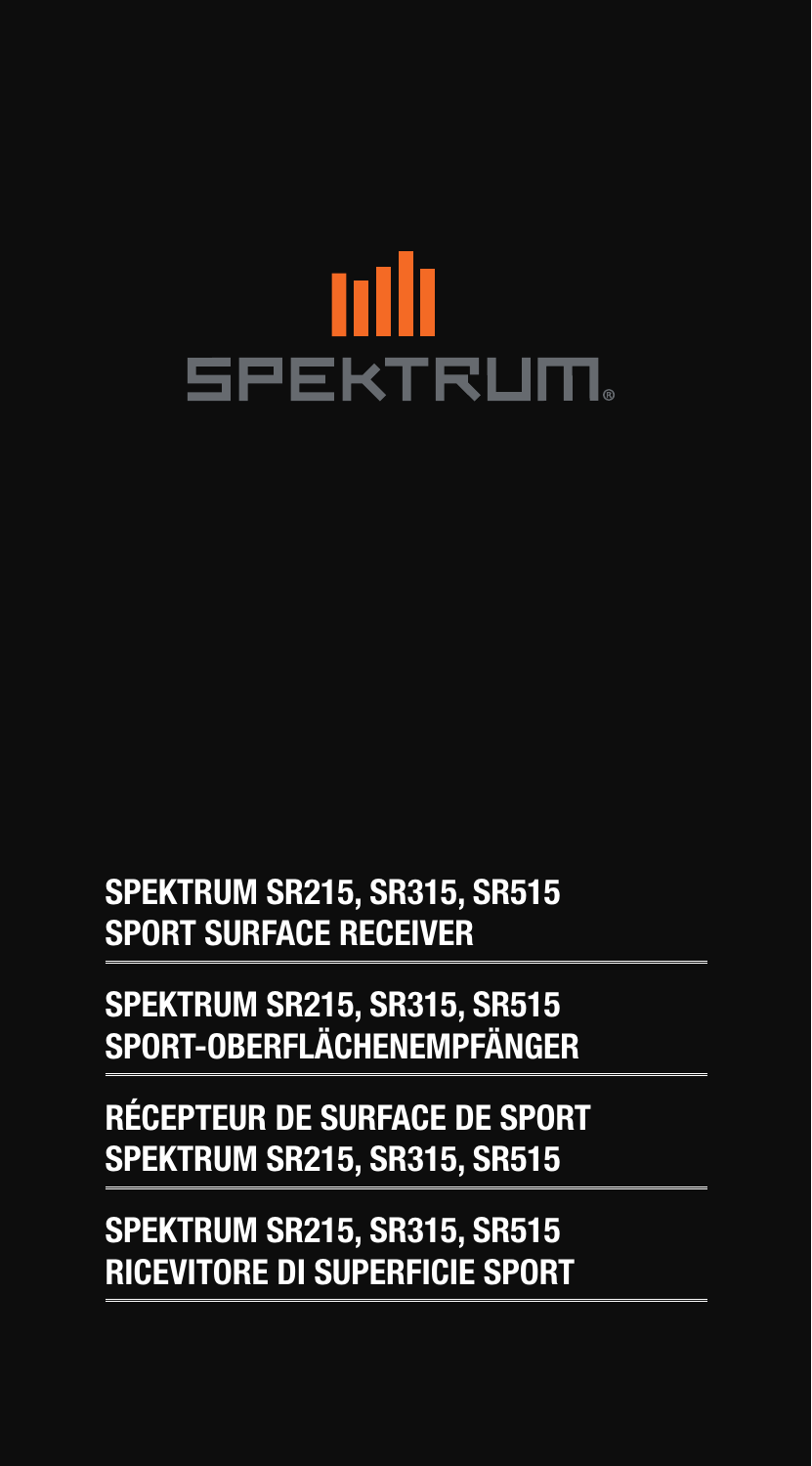## **NOTICE**

All instructions, warranties and other collateral documents are subject to change at the sole discretion of Horizon Hobby, LLC. For up-to-date product literature, visit horizonhobby.com and click on the support tab for this product.

## **Meaning of Special Language**

The following terms are used throughout the product literature to indicate various levels of potential harm when operating this product:

**WARNING:** Procedures, which if not properly followed, create the probability of property damage, collateral damage, and serious injury OR create a high probability of superficial injury.

**CAUTION:** Procedures, which if not properly followed, create the probability of physical property damage AND a possibility of serious injury.

**NOTICE:** Procedures, which if not properly followed, create a possibility of physical property damage AND a little or no possibility of injury.

**WARNING:** Read the ENTIRE instruction manual to become familiar with the features of the product before operating. Failure to operate the product correctly can result in damage to the product, personal property and cause serious injury.

This is a sophisticated hobby product. It must be operated with caution and common sense and requires some basic mechanical ability. Failure to operate this Product in a safe and responsible manner could result in injury or damage to the product or other property. This product is not intended for use by children without direct adult supervision. Do not attempt disassembly, use with incompatible components or augment product in any way without the approval of Horizon Hobby, LLC. This manual contains instructions for safety, operation and maintenance. It is essential to read and follow all the instructions and warnings in the manual, prior to assembly, setup or use, in order to operate correctly and avoid damage or serious injury.

**Age Recommendation: Not for children under 14 years. This is not a toy.**

## **WARNING AGAINST COUNTERFEIT PRODUCTS**

Always purchase from a Horizon Hobby, LLC authorized dealer to ensure authentic high-quality Spektrum product. Horizon Hobby, LLC disclaims all support and warranty with regards, but not limited to, compatibility and performance of counterfeit products or products claiming compatibility with DSM or Spektrum technology.

**NOTICE:** This product is only intended for use with unmanned, hobby-grade, remote-controlled vehicles and aircraft. Horizon Hobby disclaims all liability outside of the intended purpose and will not provide warranty service related thereto.

### **WARRANTY REGISTRATION**

Visit www.spektrumrc.com/registration today to register your product.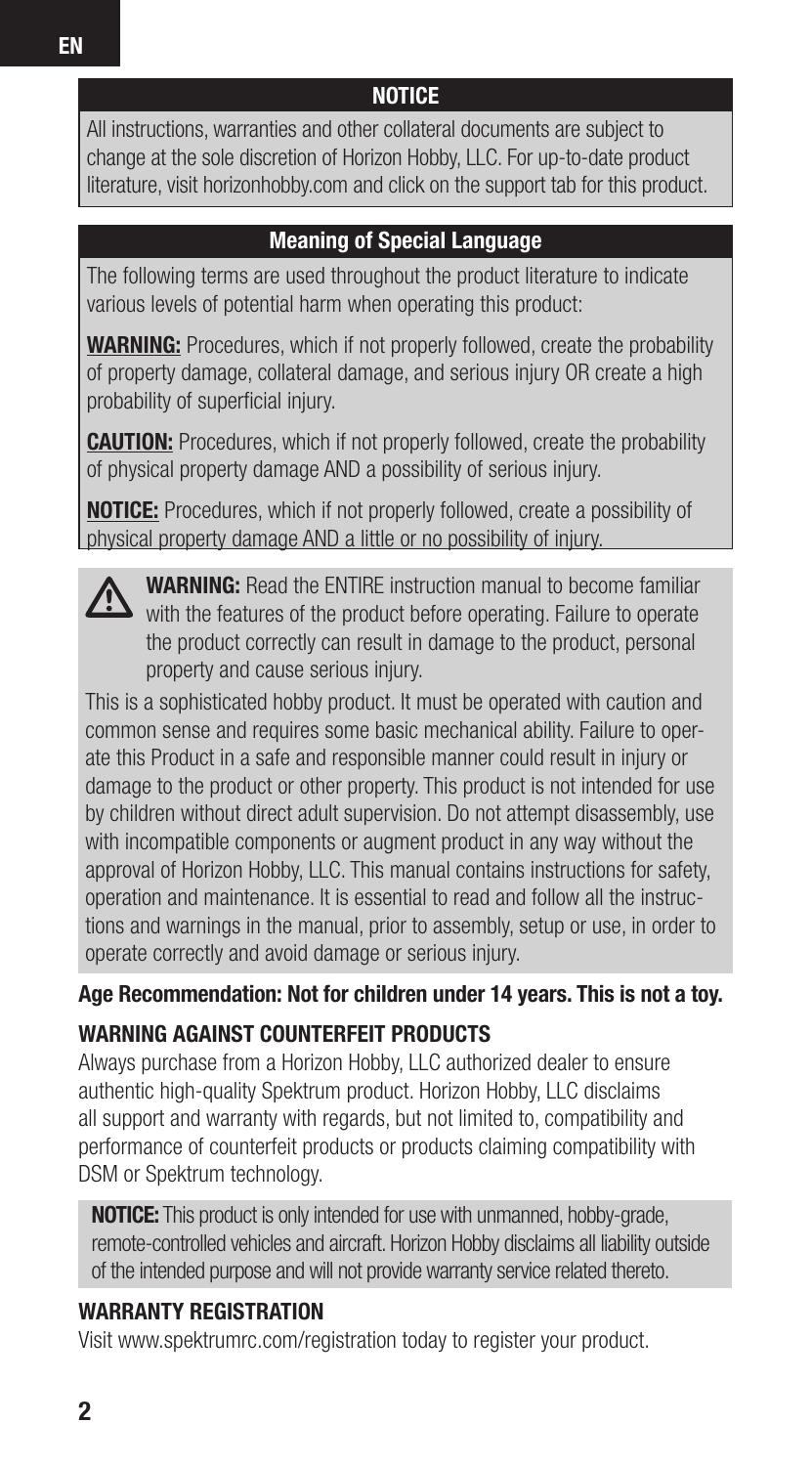# **Spektrum Sport Surface Receivers**

The SR215, SR315, and SR515 receivers are compatible with Spektrum DSM2® and DSMR® radio control surface systems. They are not compatible with DSM transmitters or Spektrum aircraft systems.

For more information on Spektrum radio control system visit: http://www.spektrumrc.com

# **Specifications**

|                                              | <b>SR215</b>                              | <b>SR315</b>                | <b>SR515</b>                |  |
|----------------------------------------------|-------------------------------------------|-----------------------------|-----------------------------|--|
| <b>Type</b>                                  | 2-Channel Sport<br>Receiver               | 3-Channel Sport<br>Receiver | 5-Channel Sport<br>Receiver |  |
| <b>Dimensions</b><br>$(L \times W \times H)$ | $32.5$ mm $\times$ 21.5mm $\times$ 13.4mm |                             |                             |  |
| Antenna<br>Length                            | 90 <sub>mm</sub>                          | 90 <sub>mm</sub>            | 120mm                       |  |
| <b>Channels</b>                              | 2                                         | 3                           | 5                           |  |
| Weight                                       | 6q                                        |                             |                             |  |
| <b>Band</b>                                  | 2404 MHz - 2476 MHz                       |                             |                             |  |
| Voltage<br>Range                             | $3.5 - 9.6V$                              |                             |                             |  |

**SR215 SR315 SR515**



**\*IMPORTANT:** AUX 3 on the SR515 shares the servo port with the battery. A Y harness (SPMA3008) is required on the AUX 3 port to use all 5 channels with a receiver battery.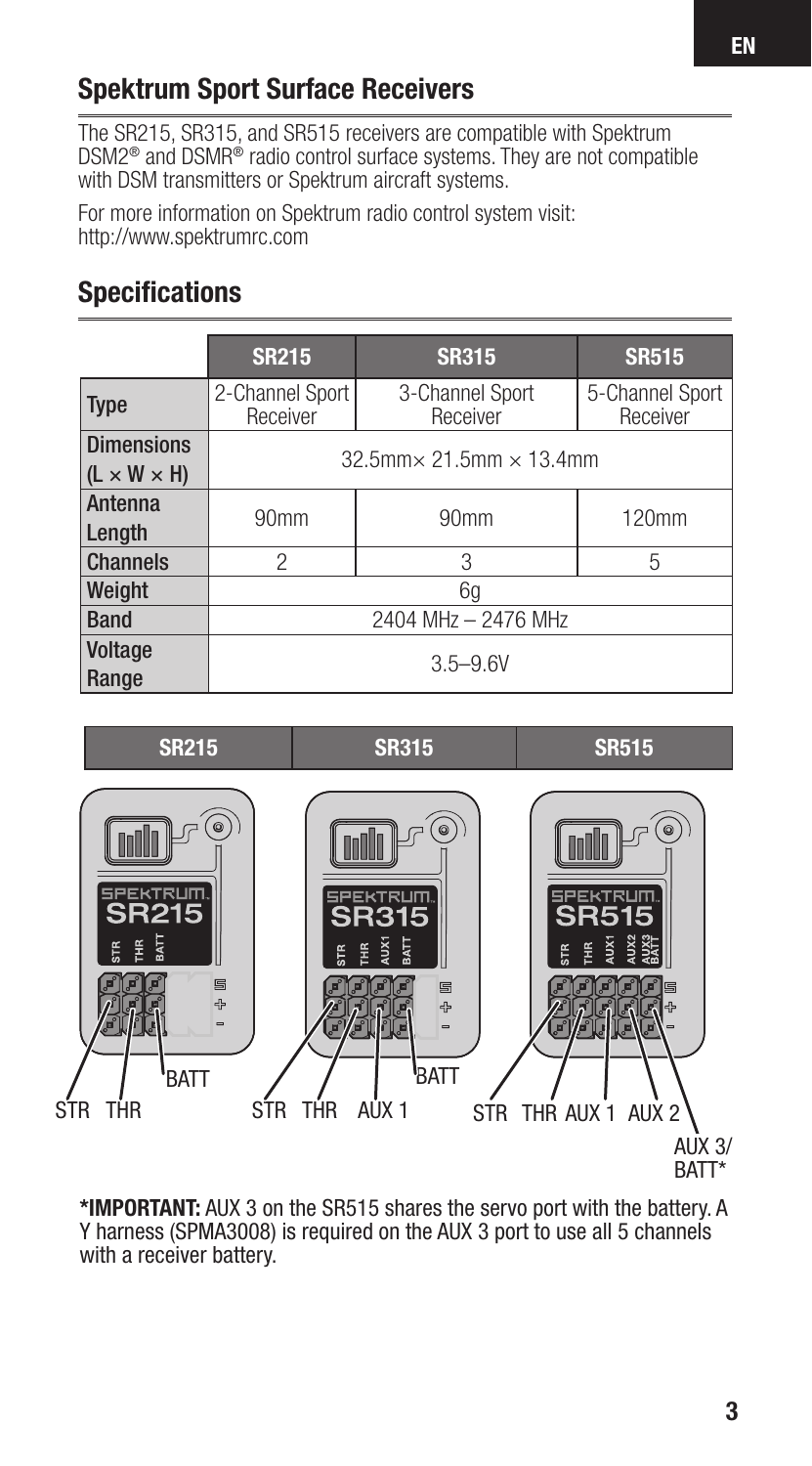### **Installing the Receiver**

Install the receiver in the normal position recommended by the vehicle's manufacturer. Double-sided tape or foam may be used to secure the receiver in place.

## **Receiver Antenna**

The SR215, SR315 and SR515 receivers feature a coaxial antenna design for easy installation in almost any model. Think of the last 1 inch (32mm) on the tip of the antenna as the active portion of the antenna, the coaxial portion leading up to it is just an extension. Install the antenna so the active portion is positioned as high as possible in the vehicle, and not "in the shadow" of any carbon fiber or metal. The case of the receiver can accept an antenna tube directly, making optimal antenna placement easy (antenna tube not included).



**WARNING:** Do not kink, cut or damage the antenna wire. The antenna is made of a coaxial wire; if the outer sheath becomes damaged, the receiver will not work properly. If the antenna is damaged in any way, replace the antenna before attempting to use the receiver.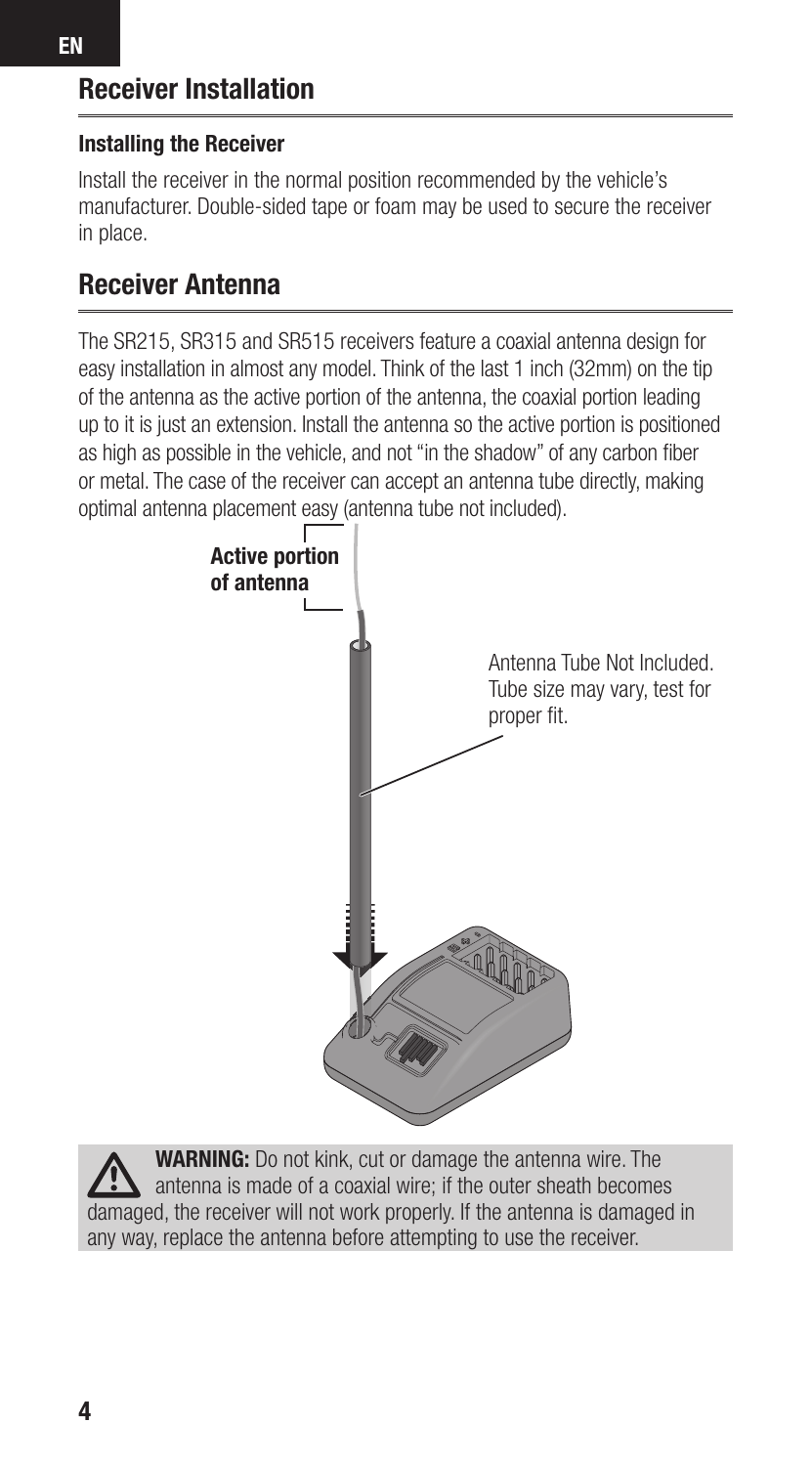# **Binding**

The SR215, SR315 and SR515 receivers must be bound to the transmitter before they will operate. Binding is the process of teaching the receiver the specific code of the transmitter so it will only connect to that specific transmitter.

# **Failsafe**

Failsafe position is set during binding. In the unlikely event that the radio link is lost during use, the receiver will drive all channels to its pre-programmed failsafe position.

#### **Standard Mode**

If loss of signal occurs, SmartSafe™ technology moves the throttle channel to its designated failsafe position (low throttle) that was set during binding. All other channels hold their last position. When the receiver detects signal from the transmitter, normal operation resumes.

#### **Gas Mode**

Preset failsafe is ideal for most nitro/ gas vehicles. With preset failsafe, all channels go to their preset failsafe positions if the signal is lost, preventing an out of control situation. When the receiver detects signal from the transmitter, normal operation resumes.



#### **Standard Mode**

| Push and Hold Bind Button                                  |
|------------------------------------------------------------|
| Power on Reciever                                          |
| Release Button after RX goes into Bind Mode (flashing LED) |
| Place transmitter in Bind Mode and finish Binding.         |

#### **Gas Mode**

| Push and Hold Bind Button                                                          |
|------------------------------------------------------------------------------------|
| Power on Reciever, keep Bind button depressed until binding is complete            |
| Place transmitter in Bind Mode and finish Binding.                                 |
| When the LED turns solid, power off the reicever, and then release the Bind Button |

#### **Testing Failsafe**

Secure the vehicle with the wheels off the ground. Test Failsafe by turning the transmitter off and noting how the receiver responds.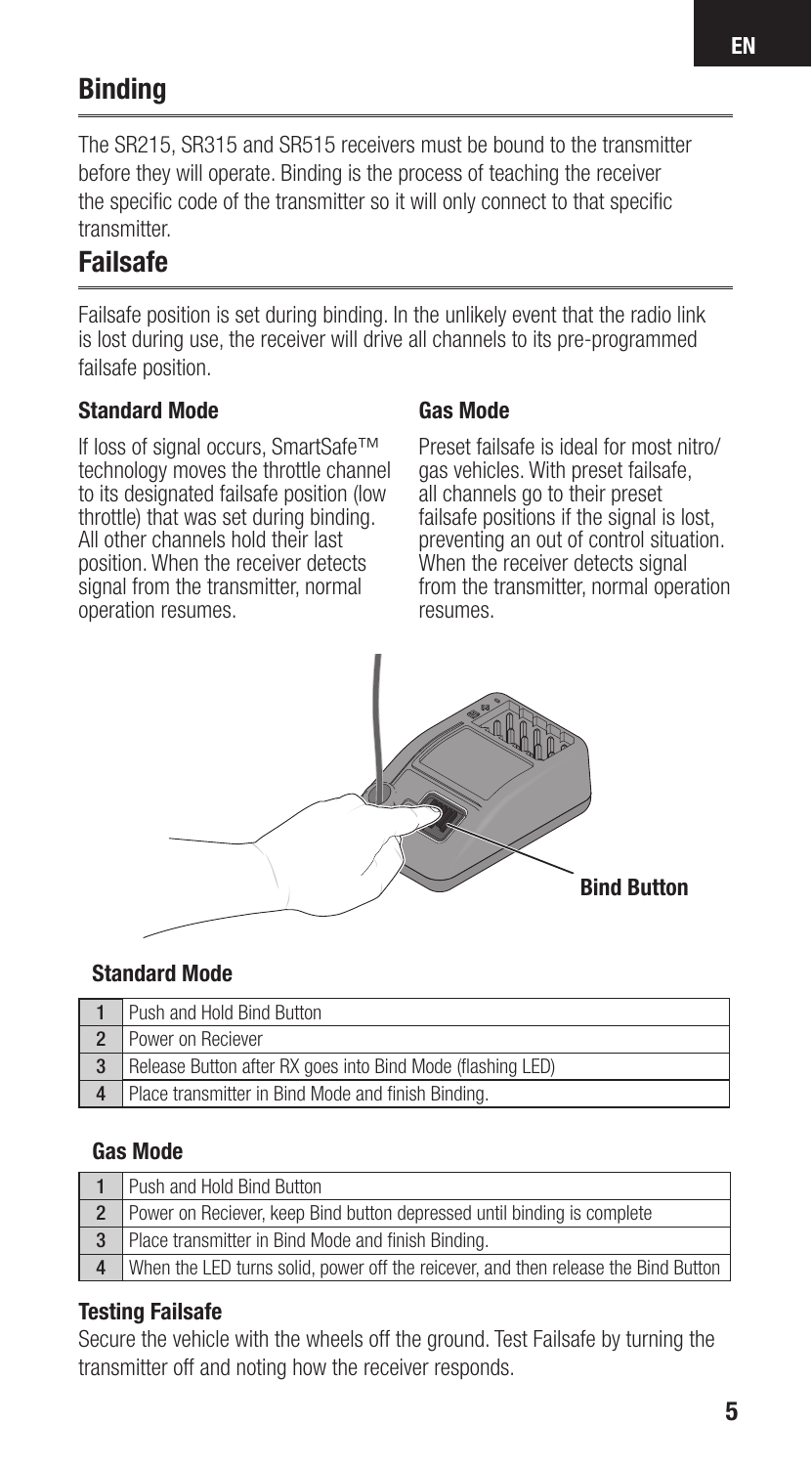## **Requirements**

Inadequate power systems that are unable to provide the necessary minimum voltage to the receiver during operation have become the number one cause of control failures. Some of the power system components that affect the ability to properly deliver adequate power include:

- Receiver battery pack (number of cells, capacity, cell type, state of charge)
- The ESC's capability to deliver current to the receiver in electric vehicles
- The switch harness, battery leads, servo leads, regulators etc.

The SR215, SR315, and SR515 have a minimum operational voltage of 3.5V; it is highly recommended the power system be tested per the guidelines below.

#### **Recommended Power System Test Guidelines**

If a questionable power system is being used (e.g. small or old battery, ESC that may not have a BEC that will support high-current draw, etc.), it is recommended that a voltmeter be used to perform the following tests.

The Hangar 9® Digital Servo & Rx Current Meter (HAN172) is the perfect tool to perform the test below.

Plug the voltmeter into an open channel port in the receiver and with the system on, or simply monitor the voltage on a telemetry capable transmitter. gently apply pressure to the wheels to put a steering load on the servo, while monitoring the voltage at the receiver. The voltage should remain above 3.5V even when all servos are heavily loaded.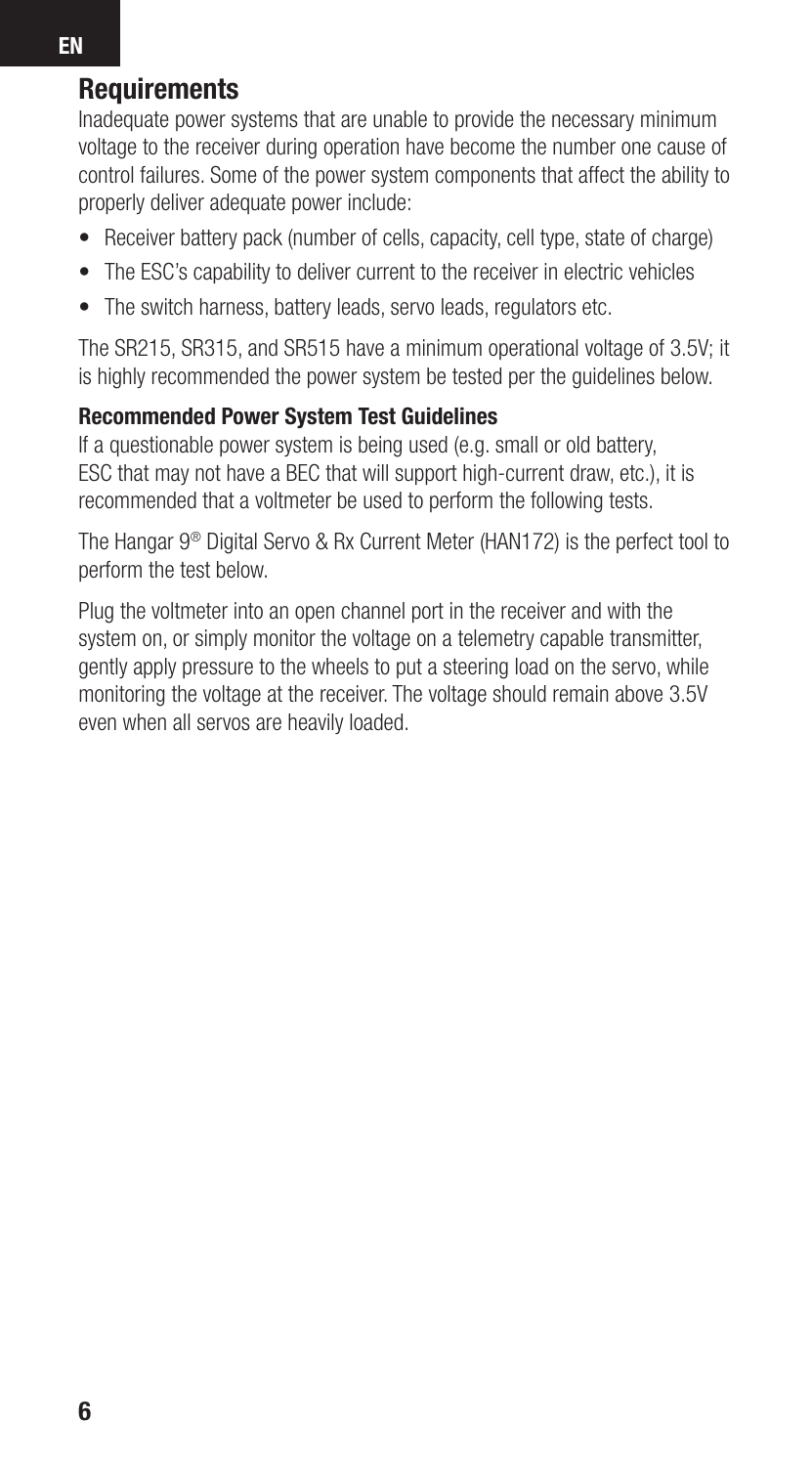# **1-YEAR LIMITED WARRANTY**

**What this Warranty Covers** - Horizon Hobby, LLC, (Horizon) warrants to the original purchaser that the product purchased (the "Product") will be free from defects in materials and workmanship for a period of 1 year from the date of purchase.

#### **What is Not Covered**

This warranty is not transferable and does not cover (i) cosmetic damage, (ii) damage due to acts of God, accident, misuse, abuse, negligence, commercial use, or due to improper use, installation, operation or maintenance, (iii) modification of or to any part of the Product, (iv) attempted service by anyone other than a Horizon Hobby authorized service center, (v) Product not purchased from an authorized Horizon dealer, (vi) Product not compliant with applicable technical regulations, or (vii) use that violates any applicable laws, rules, or regulations.

OTHER THAN THE EXPRESS WARRANTY ABOVE, HORIZON MAKES NO OTHER WARRANTY OR REPRESENTATION, AND HEREBY DISCLAIMS ANY AND ALL IMPLIED WARRANTIES, INCLUDING, WITHOUT LIMITATION, THE IMPLIED WARRANTIES OF NON-INFRINGEMENT, MERCHANTABILITY AND FITNESS FOR A PARTICULAR PURPOSE. THE PURCHASER ACKNOWLEDGES THAT THEY ALONE HAVE DETERMINED THAT THE PRODUCT WILL SUITABLY MEET THE REQUIREMENTS OF THE PURCHASER'S INTENDED USE.

#### **Purchaser's Remedy**

Horizon's sole obligation and purchaser's sole and exclusive remedy shall be that Horizon will, at its option, either (i) service, or (ii) replace, any Product determined by Horizon to be defective. Horizon reserves the right to inspect any and all Product(s) involved in a warranty claim. Service or replacement decisions are at the sole discretion of Horizon. Proof of purchase is required for all warranty claims. SERVICE OR REPLACEMENT AS PROVIDED UNDER THIS WARRANTY IS THE PURCHASER'S SOLE AND EXCLUSIVE REMEDY.

#### **Limitation of Liability**

HORIZON SHALL NOT BE LIABLE FOR SPECIAL, INDIRECT, INCIDENTAL OR CONSEQUENTIAL DAMAGES, LOSS OF PROFITS OR PRODUCTION OR COMMERCIAL LOSS IN ANY WAY, REGARDLESS OF WHETHER SUCH CLAIM IS BASED IN CONTRACT, WARRANTY, TORT, NEGLIGENCE, STRICT LIABILITY OR ANY OTHER THEORY OF LIABILITY, EVEN IF HORIZON HAS BEEN ADVISED OF THE POSSIBILITY OF SUCH DAMAGES. Further, in no event shall the liability of Horizon exceed the individual price of the Product on which liability is asserted. As Horizon has no control over use, setup, final assembly, modification or misuse, no liability shall be assumed nor accepted for any resulting damage or injury. By the act of use, setup or assembly, the user accepts all resulting liability. If you as the purchaser or user are not prepared to accept the liability associated with the use of the Product, purchaser is advised to return the Product immediately in new and unused condition to the place of purchase.

#### **Law**

These terms are governed by Illinois law (without regard to conflict of law principals). This warranty gives you specific legal rights, and you may also have other rights which vary from state to state. Horizon reserves the right to change or modify this warranty at any time without notice.

#### **WARRANTY SERVICES**

#### **Questions, Assistance, and Services**

Your local hobby store and/or place of purchase cannot provide warranty support or service. Once assembly, setup or use of the Product has been started, you must contact your local distributor or Horizon directly. This will enable Horizon to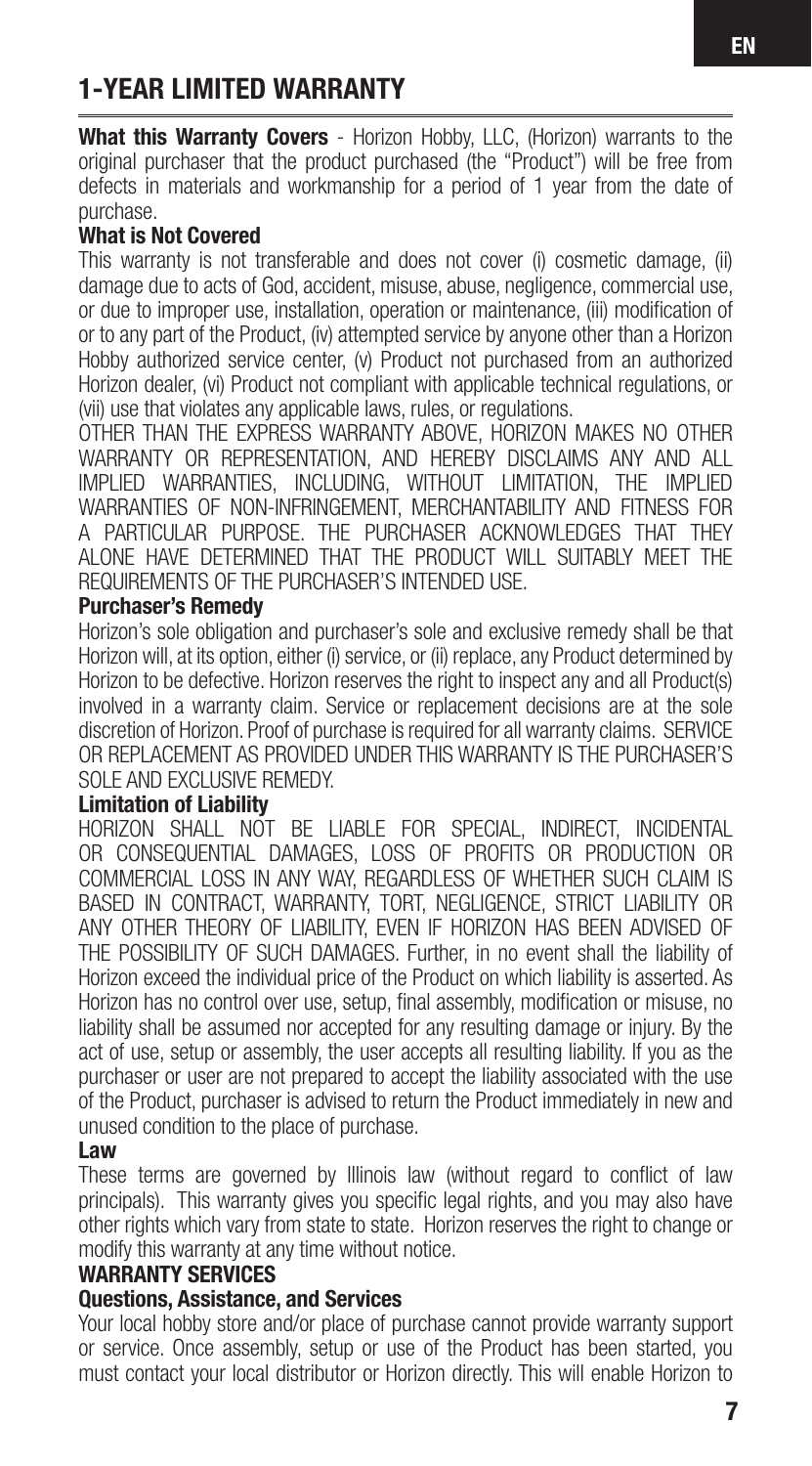better answer your questions and service you in the event that you may need any assistance. For questions or assistance, please visit our website at www. horizonhobby.com, submit a Product Support Inquiry, or call the toll free telephone number referenced in the Warranty and Service Contact Information section to speak with a Product Support representative.

#### **Inspection or Services**

If this Product needs to be inspected or serviced and is compliant in the country you live and use the Product in, please use the Horizon Online Service Request submission process found on our website or call Horizon to obtain a Return Merchandise Authorization (RMA) number. Pack the Product securely using a shipping carton. Please note that original boxes may be included, but are not designed to withstand the rigors of shipping without additional protection. Ship via a carrier that provides tracking and insurance for lost or damaged parcels, as Horizon is not responsible for merchandise until it arrives and is accepted at our facility. An Online Service Request is available at http://www.horizonhobby. com/content/ service-center render-service-center. If you do not have internet access, please contact Horizon Product Support to obtain a RMA number along with instructions for submitting your product for service. When calling Horizon, you will be asked to provide your complete name, street address, email address and phone number where you can be reached during business hours. When sending product into Horizon, please include your RMA number, a list of the included items, and a brief summary of the problem. A copy of your original sales receipt must be included for warranty consideration. Be sure your name, address, and RMA number are clearly written on the outside of the shipping carton.

#### **NOTICE: Do not ship LiPo batteries to Horizon. If you have any issue with a LiPo battery, please contact the appropriate Horizon Product Support office.**

#### **Warranty Requirements**

For Warranty consideration, you must include your original sales receipt verifying the proof-of-purchase date. Provided warranty conditions have been met, your Product will be serviced or replaced free of charge. Service or replacement decisions are at the sole discretion of Horizon.

#### **Non-Warranty Service**

Should your service not be covered by warranty, service will be completed and payment will be required without notification or estimate of the expense unless the expense exceeds 50% of the retail purchase cost. By submitting the item for service you are agreeing to payment of the service without notification. Service estimates are available upon request. You must include this request with your item submitted for service. Non-warranty service estimates will be billed a minimum of ½ hour of labor. In addition you will be billed for return freight. Horizon accepts money orders and cashier's checks, as well as Visa, MasterCard, American Express, and Discover cards. By submitting any item to Horizon for service, you are agreeing to Horizon's Terms and Conditions found on our website http://www. horizonhobby.com/content/ service-center\_render-service-center.

**ATTENTION: Horizon service is limited to Product compliant in the country of use and ownership. If received, a non-compliant Product will not be serviced. Further, the sender will be responsible for arranging return shipment of the un-serviced Product, through a carrier of the sender's choice and at the sender's expense. Horizon will**  hold non-compliant Product for a period of 60 days from notification. **after which it will be discarded.**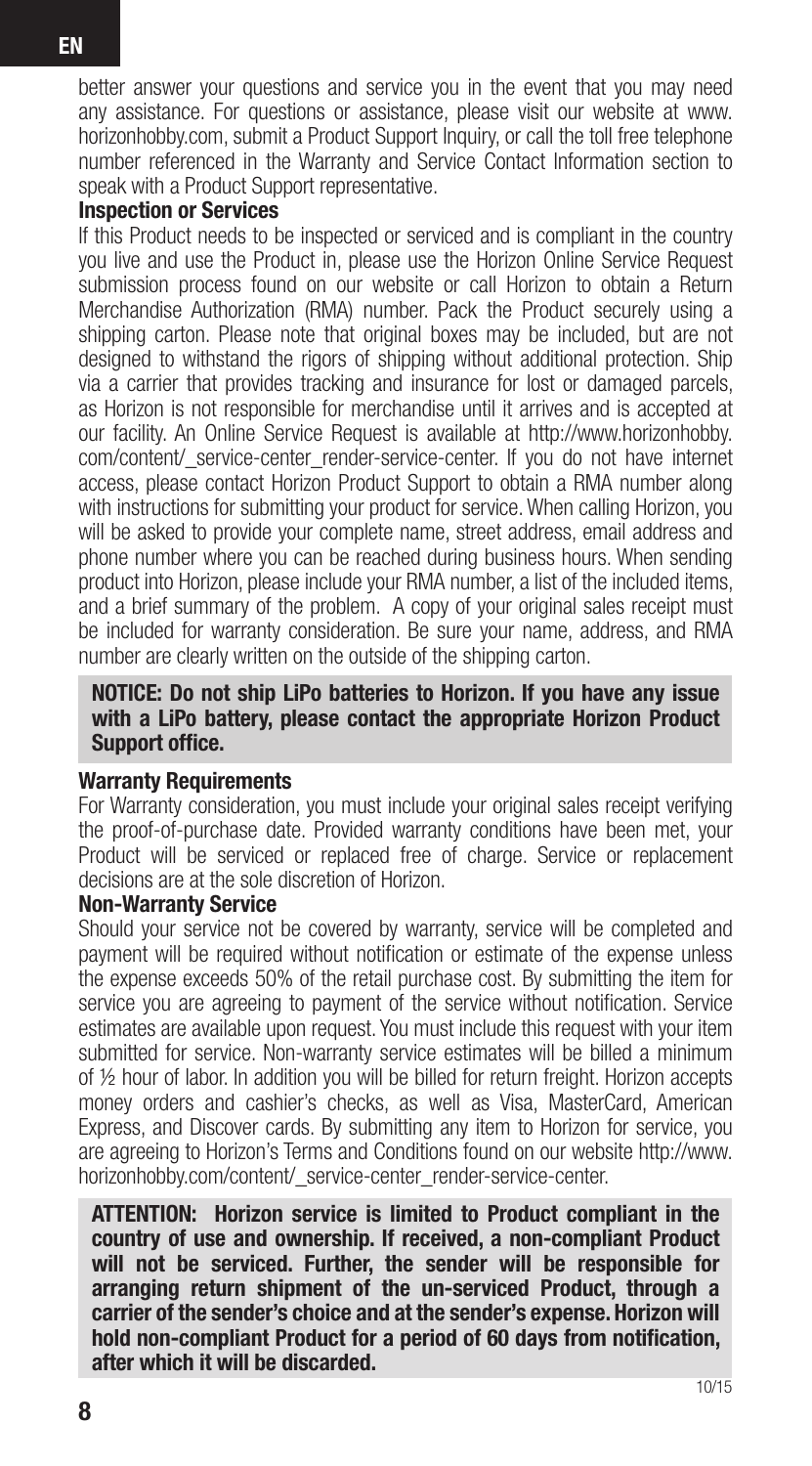# **Warranty and Service Contact Information**

| <b>Country of</b><br><b>Purchase</b> | <b>Horizon Hobby</b>                                            | <b>Contact Information</b>                      | <b>Address</b>                                          |
|--------------------------------------|-----------------------------------------------------------------|-------------------------------------------------|---------------------------------------------------------|
| <b>United States of</b><br>America   | Horizon Service<br>Center<br>(Repairs and Repair<br>Requests)   | servicecenter.horizonhobby.<br>com/RequestForm/ | 2904 Research Road<br>Champaign, Illinois,<br>61822 USA |
|                                      | Horizon Product<br>Support<br>(Product Technical<br>Assistance) | productsupport@horizonhobby.<br>com.            |                                                         |
|                                      |                                                                 | 877-504-0233                                    |                                                         |
|                                      | Sales                                                           | websales@horizonhobbv.com<br>800-338-4639       |                                                         |
| FU                                   | Horizon Technischer<br>Service                                  | service@horizonhobby.eu                         | Hanskampring 9<br>D 22885 Barsbüttel.<br>Germany        |
|                                      | Sales: Horizon Hobby<br>GmbH                                    | +49 (0) 4121 2655 100                           |                                                         |

## **FCC Information**

#### **FCC ID: BRWSRIRVINGV1**

This device complies with part 15 of the FCC rules. Operation is subject to the following two conditions: (1) This device may not cause harmful interference, and (2) this device must accept any interference received, including interference that may cause undesired operation.

**CAUTION:** Changes or modifications not expressly approved by the party responsible for compliance could void the user's authority to operate the equipment.

This product contains a radio transmitter with wireless technology which has been tested and found to be compliant with the applicable regulations governing a radio transmitter in the 2.400GHz to 2.4835GHz frequency range.

#### **Supplier's Declaration of Conformity**

#### **SR215, SR315, SR515 Spektrum Surface Receivers**

#### **SPMSR215, SPMSR315, SPMSR515**

**C**This device complies with part 15 of the FCC Rules. Operation is subject to the following two conditions: (1) This device may not cause harmful interference, and (2) this device must accept any interference received, including interference that may cause undesired operation.

**CAUTION:** changes or modifications not expressly approved by the party responsible for compliance could void the user's authority to operate the equipment.

**NOTE:** This equipment has been tested and found to comply with the limits for a Class B digital device, pursuant to part 15 of the FCC Rules. These limits are designed to provide reasonable protection against harmful interference in a residential installation. This equipment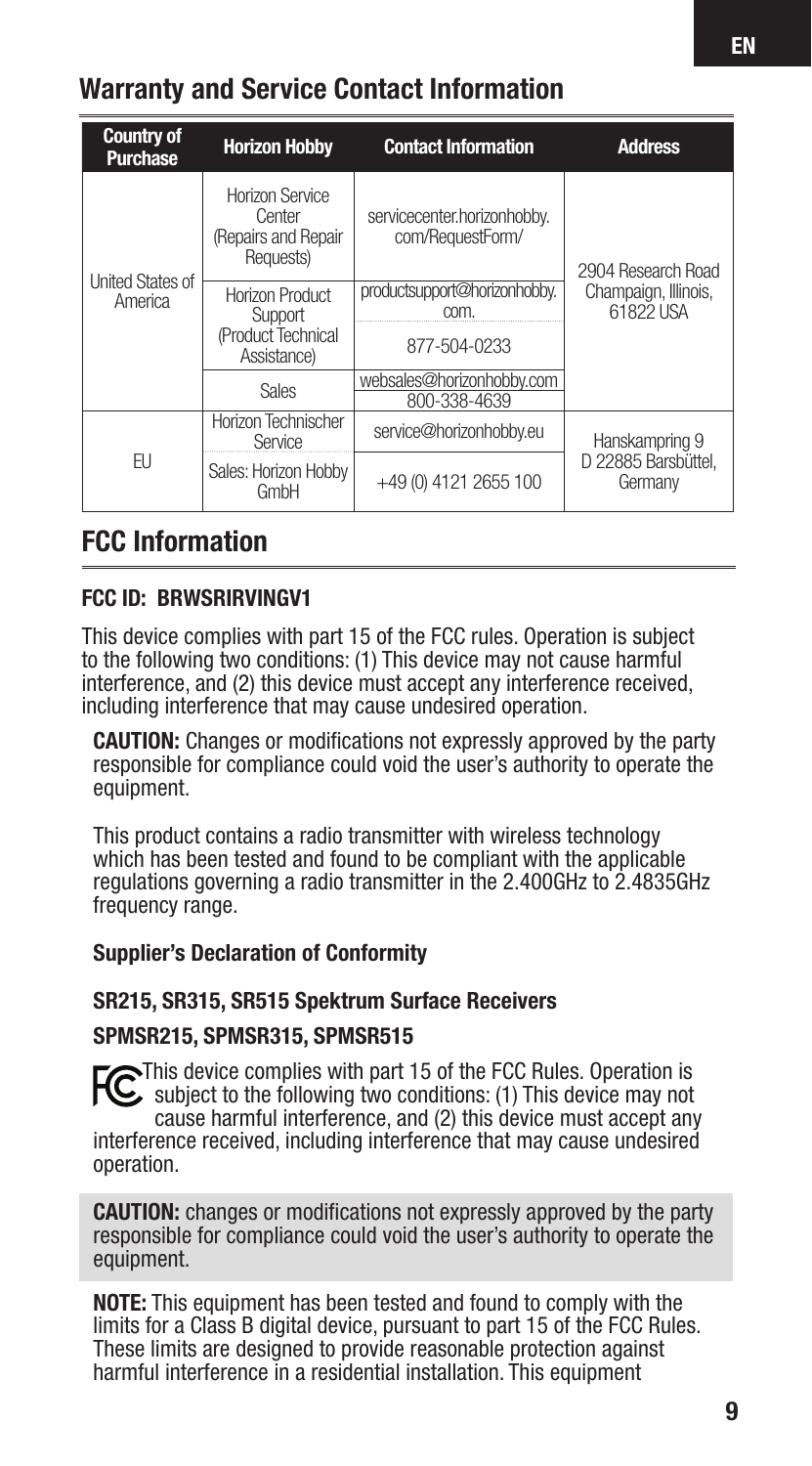generates, uses and can radiate radio frequency energy and, if not installed and used in accordance with the instructions, may cause harmful interference to radio communications. However, there is no guarantee that interference will not occur in a particular installation. If this equipment does cause harmful interference to radio or television reception, which can be determined by turning the equipment off and on, the user is encouraged to try to correct the interference by one or more of the following measures:

- Reorient or relocate the receiving antenna.
- Increase the separation between the equipment and receiver.
- Connect the equipment into an outlet on a circuit different from that to which the receiver is connected.

• Consult the dealer or an experienced radio/TV technician for help. Horizon Hobby, LLC 2904 Research Road, Champaign, IL 61822 Email: compliance@horizonhobby.com Web: HorizonHobby.com

## **IC Information**

CAN ICES-3 (B)/NMB-3(B)

#### **IC: 6157A-SRIRVINGV1**

This device complies with Industry Canada licence-exempt RSS standard(s).

Operation is subject to the following two conditions:

(1)this device may not cause interference.

(2)this device must accept any interference, including interference that may cause undesired operation of the device.

## **Compliance Information for the European Union**

**EU Compliance Statement:** Horizon Hobby, LLC hereby declares that this product is in compliance with the essential requirements and other relevant provisions of the RED directive.

A copy of the EU Declaration of Conformity is available online at: http://www.horizonhobby.com/content/support-render-compliance.

## **Instructions for disposal of WEEE by users in the European Union**



This product must not be disposed of with other waste. Instead, it is the user's responsibility to dispose of their waste equipment by handing it over to a designated collections point for the recycling of waste electrical and electronic equipment. The separate collection and recycling of your waste equipment at the time of disposal will help to conserve natural resources and ensure that it is recycled in a manner that protects human health and the environment. For more

information about where you can drop off your waste equipment for recycling, please contact your local city office, your household waste disposal service or where you purchased the product.